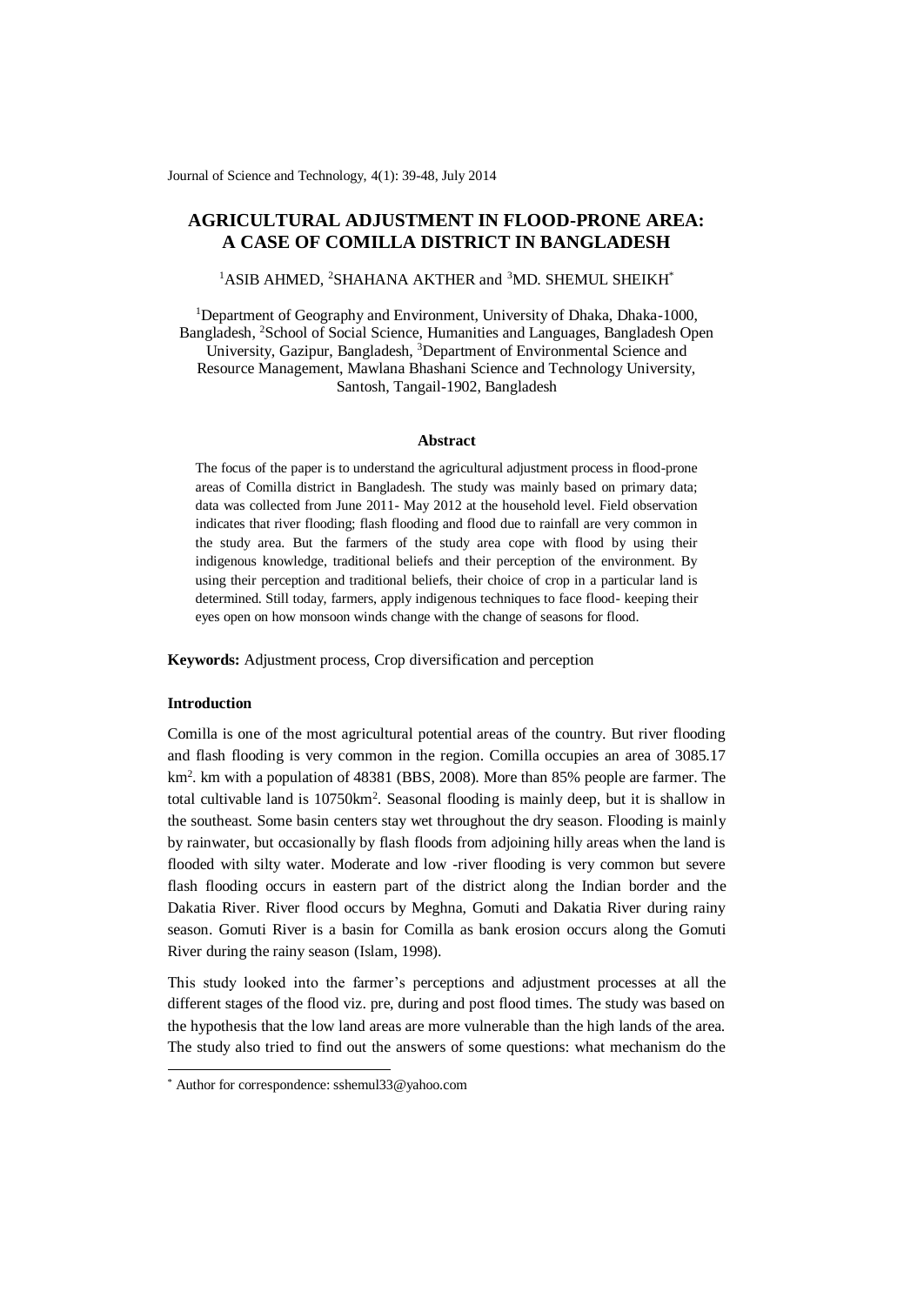farmers apply for the lands vacant for six months? or what type of crops are suitable for low lands of the area? The study was specifically conducted- to identify the coping process of the farmers through adjustment in terms of social, occupational and economic status during and after flood and to study the grass root initiatives which have led to various practices adjustments in times of floods.

# **Materials and Methods**

# *Study Area*

The district of Comilla was selected as the study area because it is located in the southeast region of Bangladesh which is flood-prone and most intensively cropped area in the country (Fig. 1). All types of flood occur in the district such as river flooding, flash flooding and flood due to rainfall.



**Fig. 1.** Location of the Study Sites in Comilla District.

### *Data Collection and Analysis*

The study was based on primary data, collected through a questionnaire survey of farmer households. The field data were collected from June 2011 to May 2012. Secondary data were used to understand the background of the study area and to evaluate the adjustment process in terms of agriculture. The emphasis of the study was on analyzing the current level of adjustments and the perceptions of the farmer in terms of causes, extent and intensity of flood related to agriculture. Enumeration was undertaken in 200 agricultural households chosen randomly from among households irrespective of those being affected by flood in ten Upazilas. Data processing and analysis was completed by using relevant statistical method. From one-way frequency table, percentages, ratios were calculated.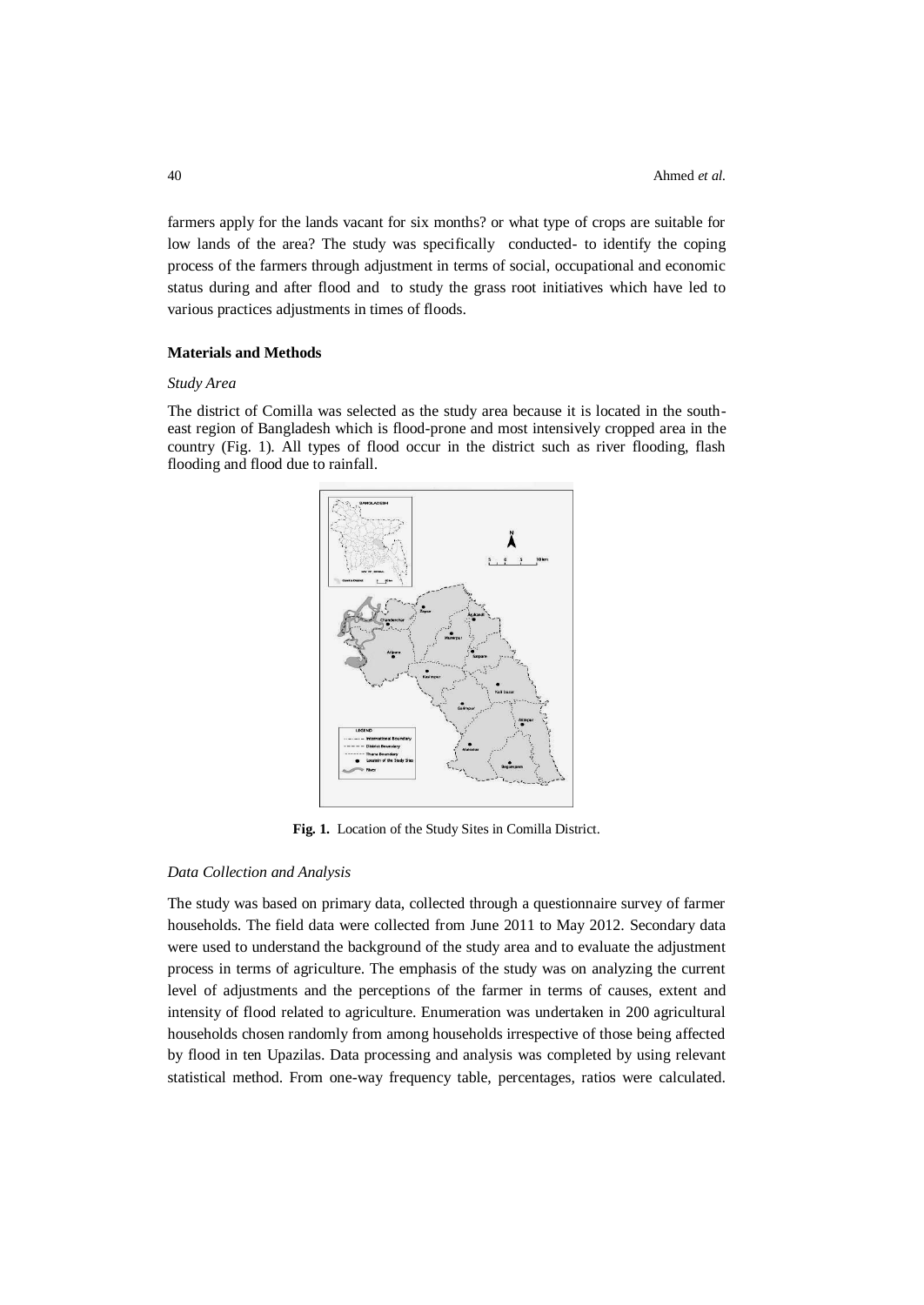These were used to analyze the data and also to prepare graphs and diagrams using the MS word and Excel programme.

# **Results and Discussion**

# *Land use Pattern*

Land use of Comilla district mainly based on agricultural activities. A total of 243596.93 hectares land are cultivable; among them single crop land is 18.05%, double crop land is 63.99% and treble crop land is 17.96%. The proportion of highland and medium highland of Murerpur village are higher than Atipara village. But the amount of low land of Murerpur village is less than Atipara village. This is interesting to note that soil types of the two villages are nearly same but cropping patterns vary from one to another. The following figures (Fig. 2- 3) show the comparative land use pattern of the two villages.

| Land type<br>and area<br>coverage                        |               | Road Side | Highland<br>(bhita)<br>10%                                                                                   | Mud Road | Medium<br>highland<br>(danga)<br>20 %                                                                      | Medium<br>lowland 30<br>$\%$                                                                             | Lowland<br>40 %                                                                                          | Medium<br>lowland | Medium<br>highland |
|----------------------------------------------------------|---------------|-----------|--------------------------------------------------------------------------------------------------------------|----------|------------------------------------------------------------------------------------------------------------|----------------------------------------------------------------------------------------------------------|----------------------------------------------------------------------------------------------------------|-------------------|--------------------|
| Enterprise                                               | Metal<br>road |           | Homesteads.<br>roads                                                                                         |          | Crop<br>fields 100<br>$\frac{0}{0}$                                                                        | Crop fields<br>100 %                                                                                     | Crop fields<br>100 %                                                                                     |                   |                    |
| Soil type                                                |               |           | Sandy loam                                                                                                   |          | Loam                                                                                                       | Silty loam                                                                                               | Silty loam                                                                                               |                   |                    |
| Crops /<br>Cropping<br>pattern and<br>trees<br>Livestock |               |           | Kitchen garden,<br>seedbed of <i>boro</i><br>Mango, guava,<br>bamboo<br>Cattle, buffalo,                     |          | Boro-<br>Deep<br>water Aus<br>100 %                                                                        | Boro 100<br>$\frac{0}{6}$                                                                                | <b>Boro</b> 100<br>$\frac{0}{0}$                                                                         |                   |                    |
| Problems                                                 |               |           | goat, chicken,<br>duck, pigeon<br>Insufficiency of<br>animal power at<br>peak time of on-<br>farm activities |          | Need<br>regular<br>irrigation<br>during<br>winter<br>season                                                | Flood water<br>submerged<br>the land<br>during rainy<br>season                                           | Flood water<br>submerged<br>the land<br>during rainy<br>season                                           |                   |                    |
| Adjustment<br>Process                                    |               |           |                                                                                                              |          | <b>Boro</b><br>cultivate<br>during<br>Rabi<br>season and<br>Aus<br>cultivate<br><sub>on</sub><br>highland. | Only<br>cultivate<br>Boro during<br>Rabi season<br>and left the<br>land fallow<br>during rainy<br>season | Only<br>cultivate<br>Boro during<br>Rabi season<br>and left the<br>land fallow<br>during rainy<br>season |                   |                    |

**Fig. 2.** Land use Pattern of Atipara village (Daudkandi Upazila).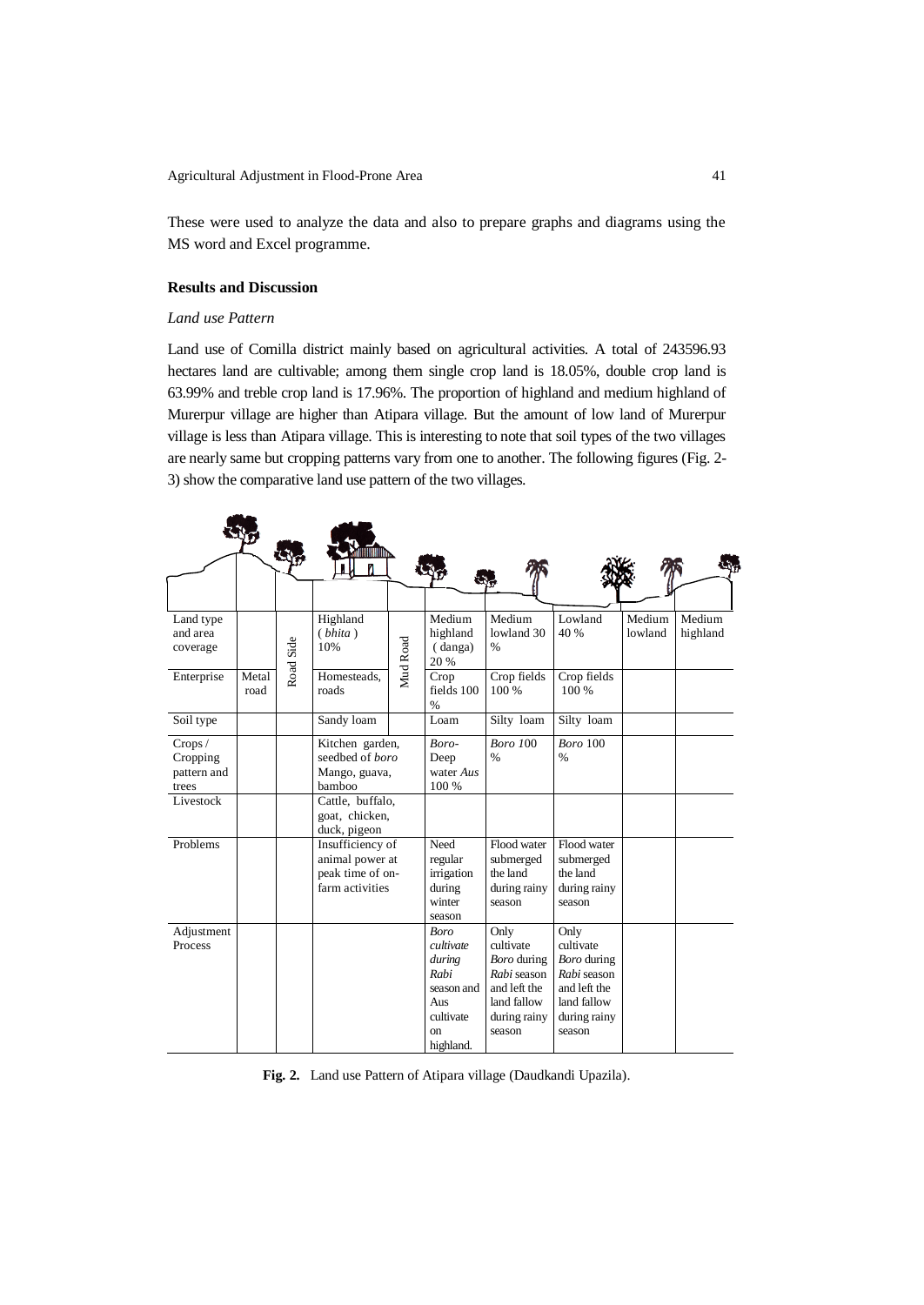| Land type<br>and area<br>coverage            | Metal road | Road Side | Highland<br>(bhita)<br>15%                                                                                  | Mud Road | Medium<br>highland<br>$(danga)$ 25%                                                                                                                            | Medium<br>lowland<br>30%                                                                                 | Lowland<br>30%                                                                                           | Medium<br>lowland | Medium<br>highland |
|----------------------------------------------|------------|-----------|-------------------------------------------------------------------------------------------------------------|----------|----------------------------------------------------------------------------------------------------------------------------------------------------------------|----------------------------------------------------------------------------------------------------------|----------------------------------------------------------------------------------------------------------|-------------------|--------------------|
| Enterprise                                   |            |           | Homesteads,<br>roads                                                                                        |          | Crop fields<br>100 %                                                                                                                                           | Crop fields<br>100 %                                                                                     | Crop fields<br>100 %                                                                                     |                   |                    |
| Soil type                                    |            |           | Sandy loam                                                                                                  |          | Loam                                                                                                                                                           | Silty loam                                                                                               | Silty loam                                                                                               |                   |                    |
| Crops /<br>Cropping<br>pattern and<br>trees. |            |           | Fruits tree, kitchen<br>garden, seedbed of<br>Aus, Aman & Boro<br>Mango, jackfruit,<br>bamboo, nut, coconut |          | Rabi<br>vegetable-<br>Aus-T. Aman<br>30 % Boro-<br>Aus-T. Aman<br>30 %Boro-T.<br>Aman 40 %                                                                     | Boro-T.<br>Aman 20 %<br>Boro-Deep<br>water Aman<br>20%<br><b>Boro 60%</b>                                | <b>Boro 60%</b>                                                                                          |                   |                    |
| Livestock                                    |            |           | Cattle, buffalo,<br>goat, chicken, duck,<br>pigeon                                                          |          |                                                                                                                                                                |                                                                                                          |                                                                                                          |                   |                    |
| Problems                                     |            |           | Insufficiency of<br>animal power at<br>peak time of on-<br>farm activities                                  |          | Low water<br>holding<br>capacity, Need<br>regular<br>irrigation,<br>Lack of<br>sufficient<br>drainage<br>facilities<br>resulting flood<br>in late Boro<br>rice | Flood water<br>submerged<br>the land<br>during the<br>rainy season                                       | Flood water<br>submerged<br>the land<br>during the<br>rainy season                                       |                   |                    |
| Adjustment<br>Process                        |            |           |                                                                                                             |          | Give regular<br>irrigation.<br>Early harvest<br>mature Boro.                                                                                                   | Only<br>cultivate<br>Boro during<br>Rabi season<br>and left the<br>land fallow<br>during rainy<br>season | Only<br>cultivate<br>Boro during<br>Rabi season<br>and left the<br>land fallow<br>during rainy<br>season |                   |                    |

**Fig. 3.** Land use Pattern of Murerpur village (Debidwar Upazila)

# *Adjustment Processes*

In the flood vulnerable areas, farmers cultivate various crops by using their indigenous knowledge, traditional practices, and perception about the environment. People's perceptions, their coping strategies and their interaction with the environment to undertake appropriate measures before, during and after the devastating flood situation was very important.

Two scales of adjustment processes by the farmers of the district were observed in course of the study: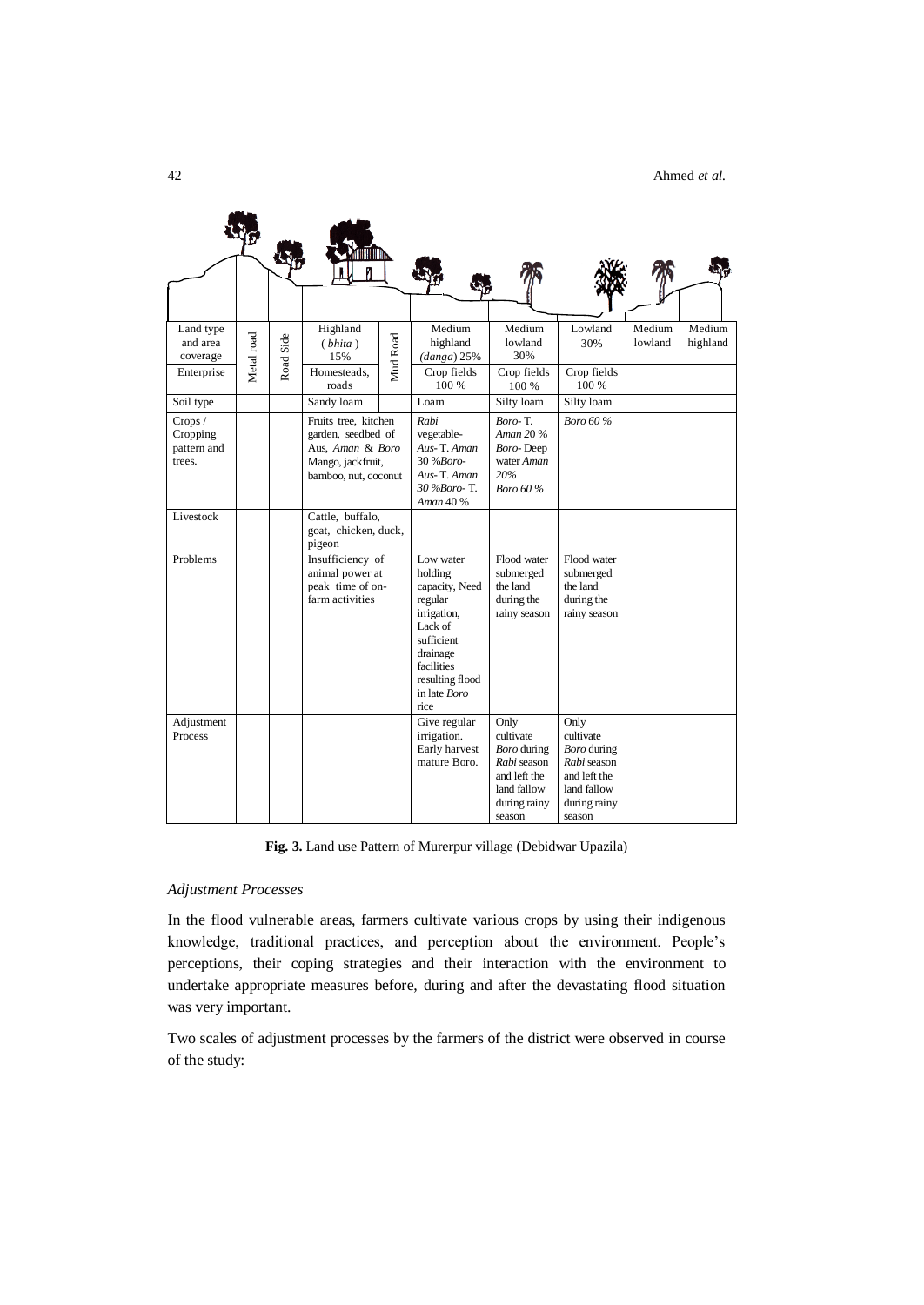#### Agricultural Adjustment in Flood-Prone Area 43

#### *Adjustment processes-Temporary*

Adjustment process in a small scale largely involved the activities of flood-affected farmers. Farmers were very active and they were preparing themselves to adjust with the flood situation from June to September. They knew that they cannot prevent the hazard but can prepare themselves to adjust with the situation. Farmers took some initiatives, measures and techniques to save crops from damage and other measures during and after floods. There were some fundamental adjustments that they resorted to adjust with flood (AIS 2007).

## *Precaution Prior-flood*

Usually farmers make seedbed or seedlings of broadcast *Aman*, vegetables and other crops in highlands which are flood-free. In severe flood vulnerable area farmer cultivate short duration *boro*, deepwater rice, jute in lowland area. For the proper growth of deep water *Aus* and *Aman*, they weed out, control pest, and apply urea from the beginning of sowing. They cultivate sapling of long stem paddy where paddy land is submerged by water. In flash flood area to resist the power of flood waters they cultivate hard straw paddy like IRRI-8, *Chandina* (BR1), *Biplab* (BR3). To Protect the transplanted *Aman* field from flood water or floating weeds, debris, rats, and stem borers by making natural fence or enclose the land with *dainchya.* When flood water submerge the paddy field they harvest 80% ripen paddy (*Aus* or *boro*).

## *Precaution during flood*

During the flood they usually prepare seedlings in flood-free highland or floating seedlings in raft or fence covered with soil in flood-free land. In September, sow the BR-22/BR-23/ BINASHAO/ NAGIRSHAO/ Local *Aman* seed. After recession of flood water, transplant the saplings onto the land. For the *Robi* crop they prepare the seedlings of cauliflower, cabbage, tomato, brinjal, chilli, gourd etc. in front of house, wood-box, drum, old tin, poly-bag, plastic container or raft. After the recession of flood water they transplant them onto the land. Usually they harvest 60-80% of mature crop when they are submerged by flood water.

#### *Precaution Post-flood*

For the rapid growth of partly damaged crop farmers wash the silt attached to the plant and apply light Urea. Partly damaged cultivated land is filled up by healthy bunch of saplings. In December or mid *Aswin* farmers transplant 7-8 saplings which are 50-60 days old saplings in every bunch in the land. Vegetables lentils and herbs like coriander, potato, maize, mustard, *mashkalai, khesari*, etc. are cultivated without ploughing the land after the recession of flood water. To reduce the moisture content of partly damaged vegetables or crop land the soil is loosened and mixed with ash, little Urea; Potash is also added into the soil. Farmers maintain the drainage system of land by removing water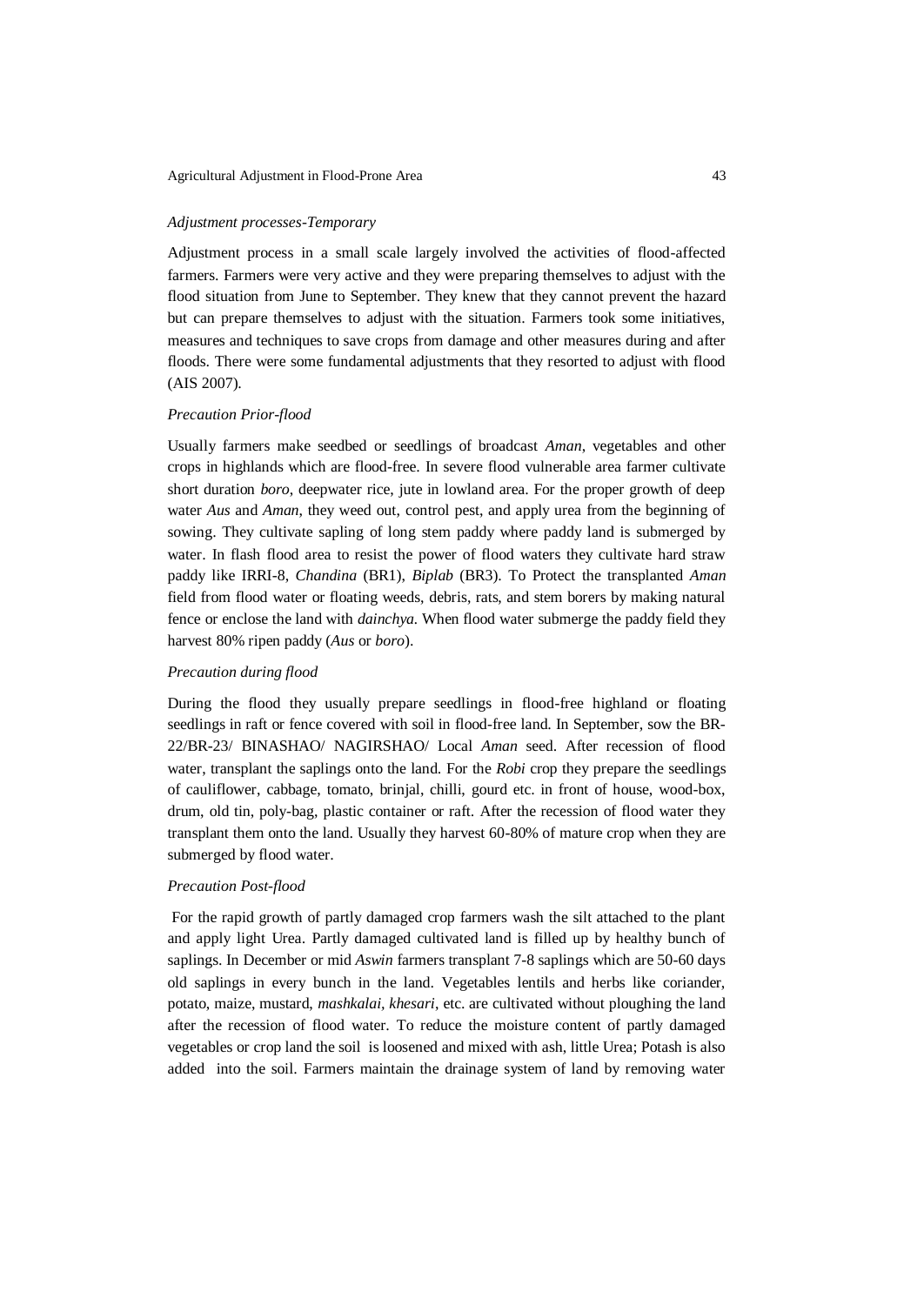which remains stagnant at the root of plants especially of the medicinal or fruit trees. If necessary they pile fresh soil on the root and steady the saplings or trees with bamboo stakes.

# *Adjustment Process - Long Term*

In the study area traditional cropping pattern is very common. This pattern was mainly determined by the natural agro-ecological conditions of the area. Farmers grow crops and are guided by their perception and indigenous knowledge about the environment. For long term adjustment they did the following:

## *Cropping Pattern*

On the basis of seasonality of rainfall three distinct but partly overlapping cropping seasons are recognized: a) *Rabi* season (dry winter month, mid October-early March), when about two inches of rainfall occurs. b) During k*harif I* season (end of March-May), about fifteen inches of rainfall occurs before the "bursting" of monsoon in June. *Aus* rice and jute are the major crops of this season. c) *Kharif 11* season (May-September), sees the cultivation of the most important crop of this season i.e. *Aman* both broadcast and transplanted varieties (Islam, 2006).

In general, double or triple rice cropping is practiced in high land areas. In Kasimpur, Satpura, Begumpara, Arukandi*,* Mererpur villages, maximum land is medium to highland. Flood is infrequent here. Farmers grow *Rabi* vegetables, *boro*. T. *Aus* and *Aman* rice. Recently triple to four crops grow in Kasimpur village because the land is very fertile and water availability is sufficient.



Source: SRDI and Field Survey 2012

**Fig. 4.** Cropping Pattern in the Study Area during *Rabi* and *Kharif* Seasons Respectively.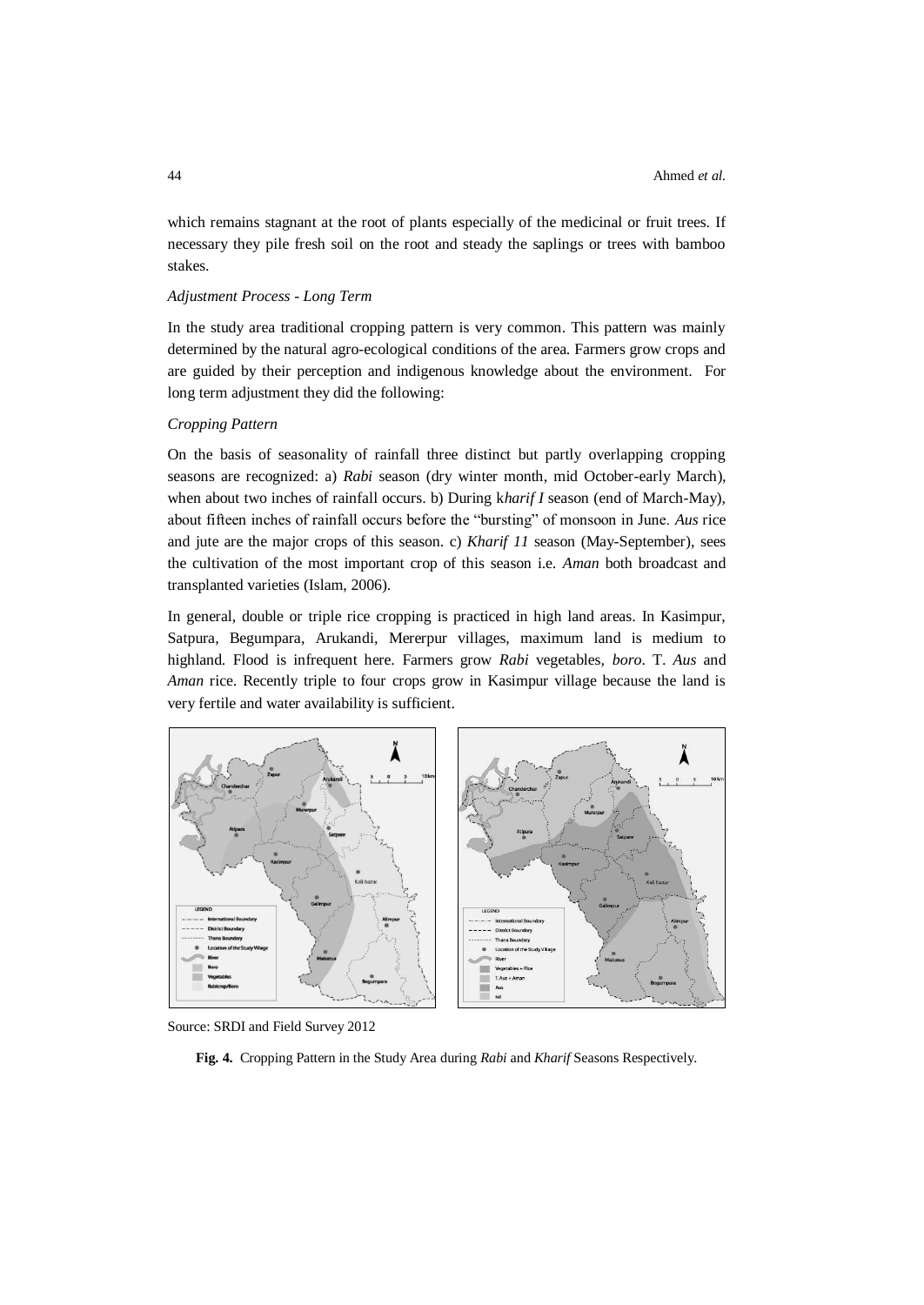It was observed that the traditional deepwater *Aman* rice was the major crop in the floodprone ecosystem in the study villages (Kasimpur, Atipara, Zapur, Arukandi, Murerpur, Satpara, Begumpara and Alimpur) in 1987-1988, occupying nearly two-thirds of the rice land, followed by traditional Aus rice, which used to grow as a mixed crop with B. *Aman*. (BADC, 1992). The *boro* rice grown in the dry season with MVs yielded almost 2.5 times that of the B. *Aman*, but its cultivation was limited to areas with access to irrigation. With the rapid expansion of irrigation facilities, mainly through private-sector irrigation with power pumps and shallow tube-wells, farmers' landuse option shifted from the lowyielding mixed *Aus to Aman, rabi* crops to *boro* rice (Table 1).

Consequently, the area under *boro* rice increased of the cultivated land. The intensity of cropping patterns has almost disappeared in favor of single-cropped *boro* rice, thereby reducing the cropping intensity substantially. Farmers safely grow short-duration modern *boro* and *T. Aman* varieties and keeps the land fallow during the months of heavy flooding. The dry-season crops, particularly the pulses and oilseeds, declined substantially in the flood-prone villages (Chanderchar, Atipara).

The study finds that (Fig. 4) in *Rabi* season, flood affected area farmer grow short duration HYV *boro* rice and in *Kharif* season they keep the fallow the land. In less flood affected area farmer grow double to triple crop in a year.

| Crop                  | Percent of Land Under Crop |           | Yield (kg per hector)        | Percent Change |              |  |
|-----------------------|----------------------------|-----------|------------------------------|----------------|--------------|--|
|                       | 1987-1988                  | 1999-2000 | 1987-1988                    | 1999-2000      | of Crop Land |  |
| Rice                  | 127.7                      | 110.0     | 2,164                        | 3,589          | 66           |  |
| Aus TV                | 30.9                       | 7.3       | 1,220                        | 1,416          | 16           |  |
| B. Aman TV            | 67.6                       | 45.4      | 1,618                        | 1,842          | 14           |  |
| T. Aman               | 1.7                        | 5.3       | 2,605                        | 3,914          | 50           |  |
| Boro                  | 27.5                       | 52.0      | 4,541                        | 5,386          | 19           |  |
| Other crops           | 45.9                       | 32.5      |                              |                |              |  |
| Jute                  | 7.1                        | 4.3       | 1,801                        | 1,891          | 5            |  |
| Wheat                 | 6.4                        | 4.8       | 1,734                        | 2,121          | 22           |  |
| Pulses                | 15.0                       | 9.4       | 892                          | 852            | $-4$         |  |
| Oilseeds              | 6.8                        | 2.3       | 992                          | 862            | $-13$        |  |
| Potato                | 4.3                        | 2.9       | 10,578                       | 26,741         | 153          |  |
| Vegetables            | 0.9                        | 2.6       | 6,352                        | 11,621         | 83           |  |
| Others                | 5.4                        | 6.2       | $\qquad \qquad \blacksquare$ |                |              |  |
| Cropping<br>Intensity | 173.6                      | 142.5     |                              |                |              |  |

**Table 1. Changes in Cropping System and Yield Rate**

Source: SRDI (Thana Instruction Guide) 1999 and Field Survey, 2012

In some cases, farmers reduced the risk of flood damage by choosing suitable varieties. They use early-maturing *boro* varieties (HYV or local) on land subject to early floods and quick-maturing *Aus* varieties (HYV or local) on land subject to early floods. They also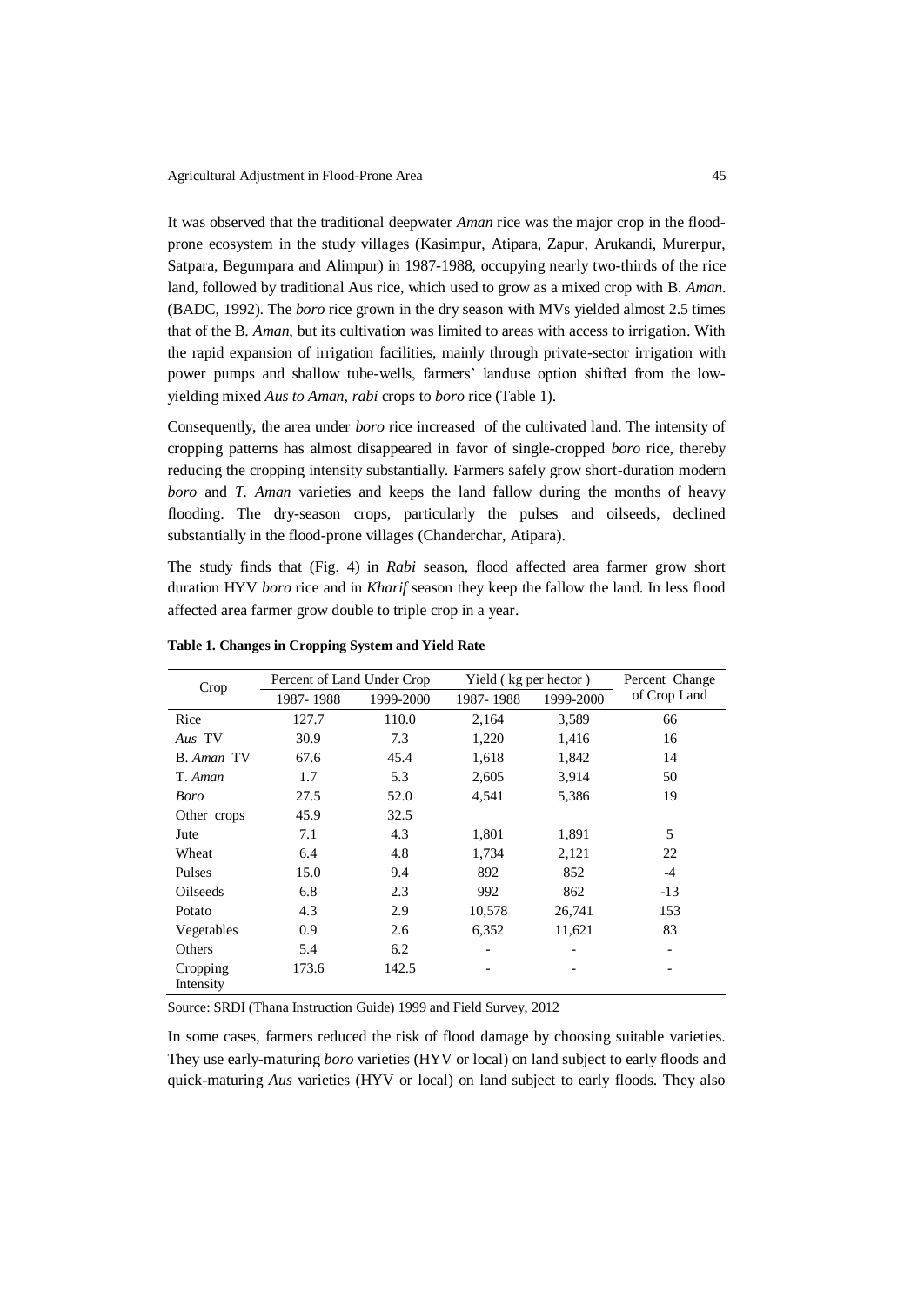use long seedlings of *boro*, *Aus* or *Aman* on land where there is a risk that water within fields might be too deep for short seedlings at the time of transplanting. Quick-maturing wheat varieties also use where late recession of floodwater or wet soil conditions normally delay sowing until December; also in areas where early rains might damage wheat in March-April, or where *Aus*, deepwater *Aman* and jute need to be sown early in order to reduce the risk of subsequent food damage. Recently maize is practiced in some areas. Late-maturing *Aman* varieties are in sites where the water-level might be too deep for transplanting *Aman* at the normal time (in August).

#### *Crop Diversification*

Country bean and bottle gourd with under-planted chilli were also grown as muli-storey crops. On high land, after harvesting ginger, onion, garlic, tomato and cucumber were planted as mixed crops. Short duration vegetables incorporated into the gap between the HYV, T. *Aman* harvest and b*oro* planting on medium high land.

### *Coping Strategies*

Adjustment processes of farmer in different disasters are more innovative than the government or non-government agencies. Their patterns of choice of adjustments are very effective and very dynamic in nature. Farmers developed these adjustments for successful adaptation by themselves (Hafiza *et al.*, 2004). They participate in sharing their own activities to ensure the protection of the crops damaged by flood.

Farmers harvest their mature crop with the help of neighbors and relatives during early flash flood or extreme flood situation. With the help of neighbor farmers, they protect the B. *Aman* field from flood wave or floating weeds, debris, rats, and stem borers .

Farmers face shortage of seeds after flood especially the small and marginal farmers. Big farmers hold adequate reserve stocks of seed to re-sow or replant their own land. Farmers sometime borrow seeds from neighbors or often travel together long distances to obtain seed or seedlings re-sowing or replanting in an emergency situation. When farmers lose their cattle due to extreme flood, they borrow cattle from neighbors for sloughing the land.

The flood effect on occupation is serious on small farmers or marginal farmers than big farmers. Small farmers or marginal farmers are occasionally wage laborers. During the flood they do not have any agricultural work. During this time they engage themselves as boatman (10%), rickshaw puller (35%t), and day laborer (10%) etc. But the effect of flood on big farmers is very significant on their livelihood.

The economic status of flood affected farmers are low compared to flood-free farmers. Flood has bad effect on the economy of small and marginal farmers. To recover their loss due to the flood damage (20%) and also to buy agricultural inputs (60%), grow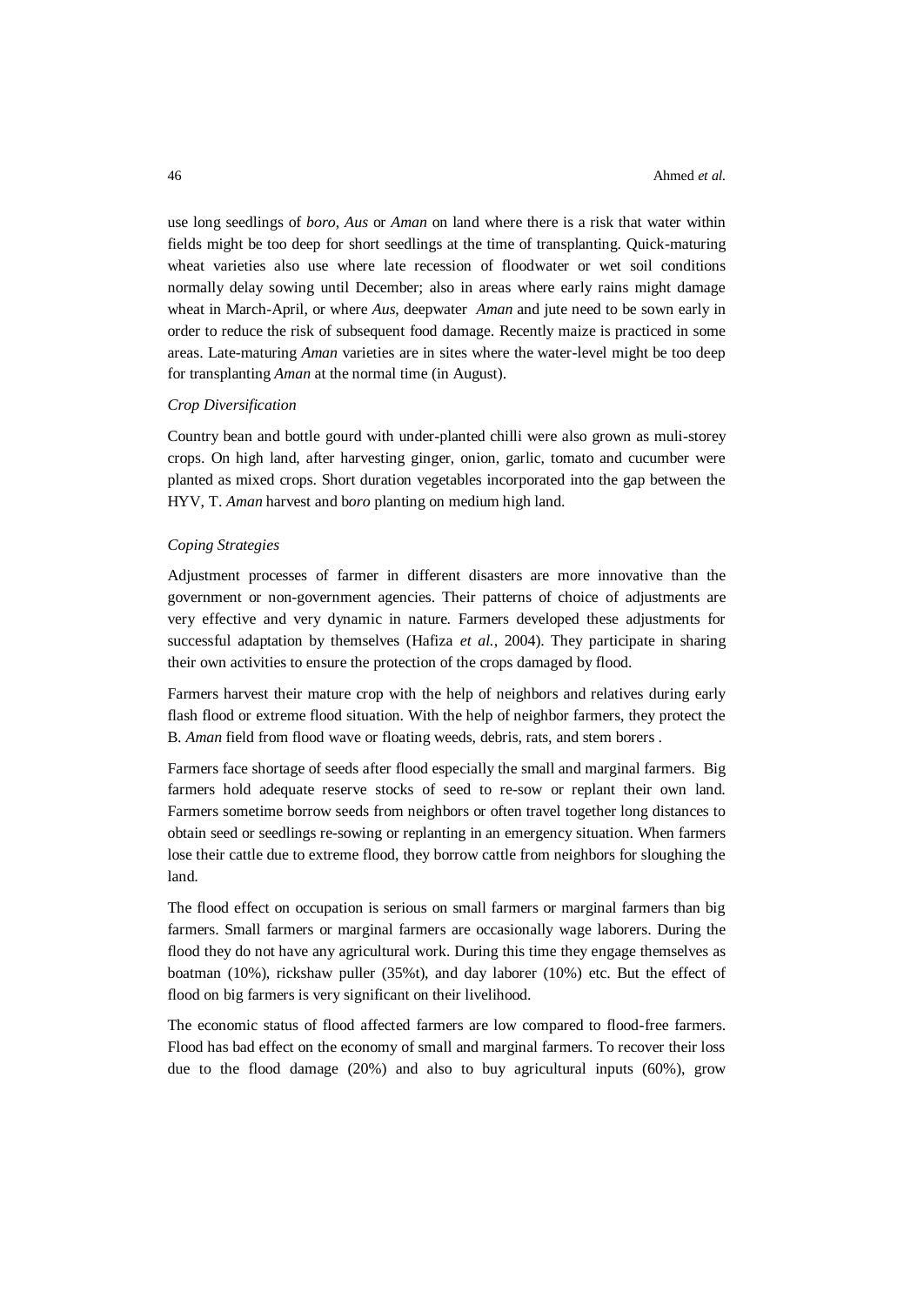rehabilitation crops (30%) or purchase cattle (10%), farmers take loan from NGOs, *Samitti* or *mohajons* (money lender) with high interest. They try to increase production of their normal *Kharif* or *rabi* crops in the following season. But if the flood again destroys their crops, they fail to return the money and are thus compelled to sell their small land or other assets and become a wage laborer or any other job that comes their way.

#### *Coping Mechanism of Women*

The coping mechanism of men and women are different in the study area. Women usually do the pre plantation and post harvesting activities including every day home based activities involving poultry, livestock and homestead gardening (Bashar *et al.,*  2005). They dry the seed and preserve the seed for field crops as well as home-based vegetables gardens. For the survival in post flood situation they prepare seedling on a piece of land or even in a pot which is planted after the flood. They collect and preserve straw and *bhushee* (dry food) for the livestock as grass is not available during flood (Miah *et al.*, 2006).

# *Vulnerability to Climate Change*

Depending on climatic factors such as temperature, rainfall and humidity the farmer of the study area practice their cultivation. Since the elements of global climate are changing the climatic factors of the study are also changing which has bad impact on cultivation. Robi crops like potato, wheat, vegetables etc need specific temperature and humidity. But the duration of winter season become narrow and very cool which is not suitable for better production. On the other hand, extreme hot and rainfall destroy the *Kharif* crops. Due to climate change the intensity of flash floods and river floods are increased in the study area which destroy crops and fishery. So the food security of the study area is unpredictable. In the flood prone area people catch fish during *Barsha* season. Recently people can not get enough fish because the availability of fish is very low.

#### **Recommendations**

The study may be concluded with some recommendations. After disastrous losses of *Aus*, jute, deep water *Aman* or *T. Aman* occur, farmers need additional amounts of seed or planting material of *rabi* crops (especially HYV seed of wheat and vegetables). For overcoming the loss of crop farmers need training for suitable cultivation. Suitable crop rotation helps farmers to increase production by using additional amounts of seed (including HYV seed, where appropriate), fertilizer and other inputs. It needs to supply the additional amount of credits (or rehabilitation grants) so that flood affected farmers can grow rehabilitation crops, purchase cattle or in some cases, fodder), or increase production of their normal *kharif* or *rabi* crops in the following season. It also needs to reschedule the agricultural loans of flood-affected farmers. Provision of long forecasting of the seasonal flooding is essential before the beginning of the season. The information